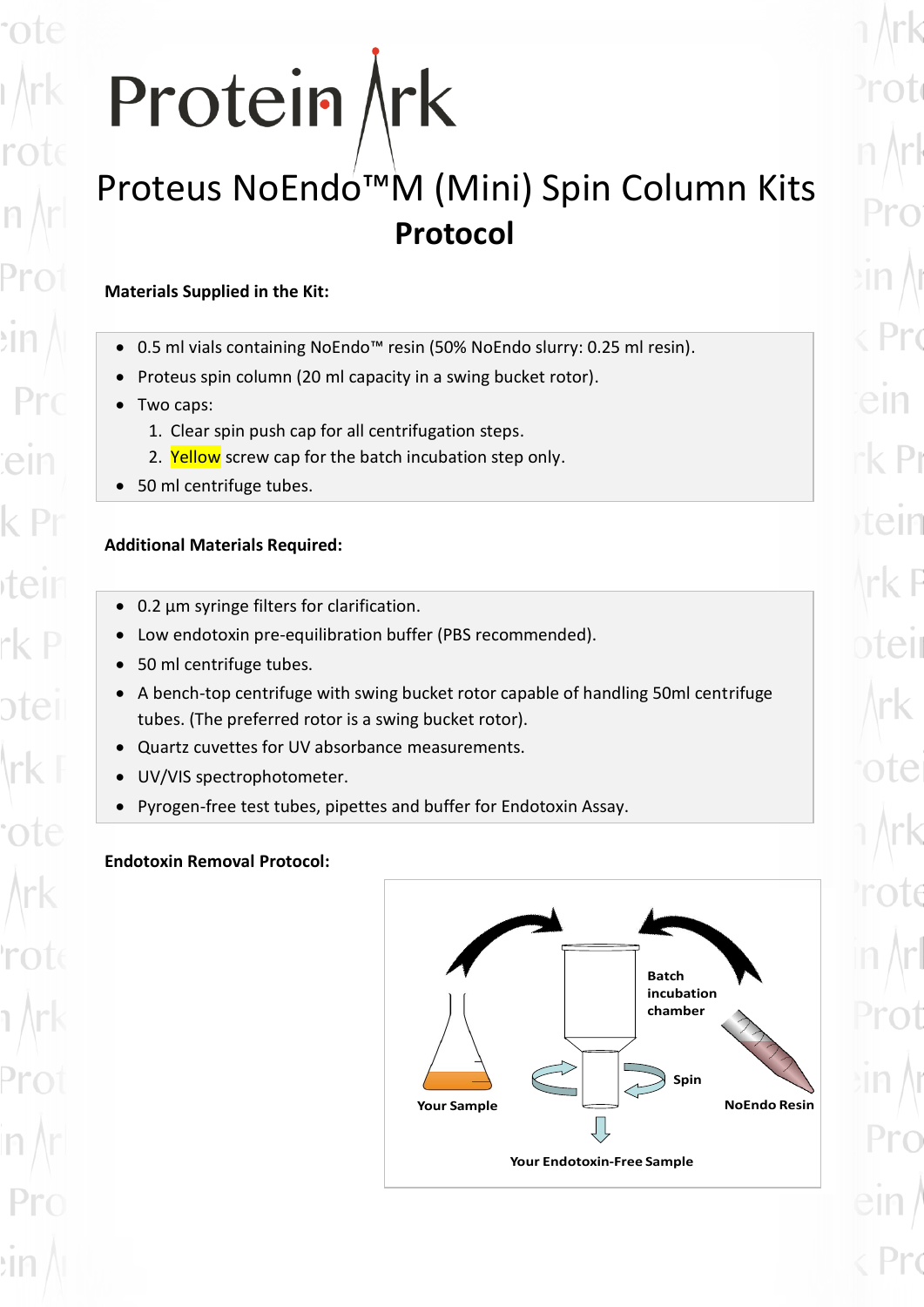#### **Recommended Protocol:**

#### **PRE-EQUILIBRATION**

rote

- 1. Remove the CLEAR spin push cap and pipette 0.5 ml NoEndo™ resin slurry (50% NoEndo slurry: 0.25 ml resin) into the batch incubation chamber of the spin column barrel. Wash the resin at 500 x g for 5 min.
- 2. Pre-equilibrate the NoEndo™ Mini spin column with 15 ml equilibration buffer by centrifuging the spin column (with the CLEAR SPIN PUSH CAP) at 750 x g for 5 min. It is critical that you repeat this step one more time with a further 15 ml fresh equilibration buffer.
- NOTE: If using one spin column, ensure that the spin column is counterbalanced with a unit of equal weight (adjusted with distilled water).

#### **CLARIFICATION OF SAMPLE**

- 3. Pre-filter the sample through a single  $0.2 \mu m$  (25 mm diameter) syringe filter.
- NOTE: As with all forms of chromatography, it is critical that the sample is filtered through a final 0.2 μm syringe filter immediately before loading it on the spin column. Optimal performance of these devices will depend on these instructions being rigorously followed.

### **SAMPLE LOADING**

- 4. Transfer the spin column barrel to a fresh 50 ml centrifuge tube and load your required volume of filtered sample. The maximum sample volume is 20 ml. Tightly screw the **yellow** batch incubation cap and invert 2-3 times to mix the sample and the NoEndo™ resin. Place the column on a standard tube roller and mix for 1-3 hours. To achieve final endotoxin loads < 0.1 EU/ml from starting loads of 300 EU/ml, we recommend a 2-3 hour batch incubation.
- 5. After batch incubation, replace the **yellow** cap with the CLEAR spin push cap. Centrifuge the column at 750 x g for up to 10 min and collect the eluate.
- NOTE: If using one spin column, ensure that the spin column is counterbalanced with a unit of equal weight (adjusted with distilled water).

## **PURIFIED SAMPLE**

6. The eluate contains the target analyte largely depleted of endotoxin and is now ready for further downstream analyses.

NoEndo™ and FlowGo™ are trademarks of Protein Ark Limited.